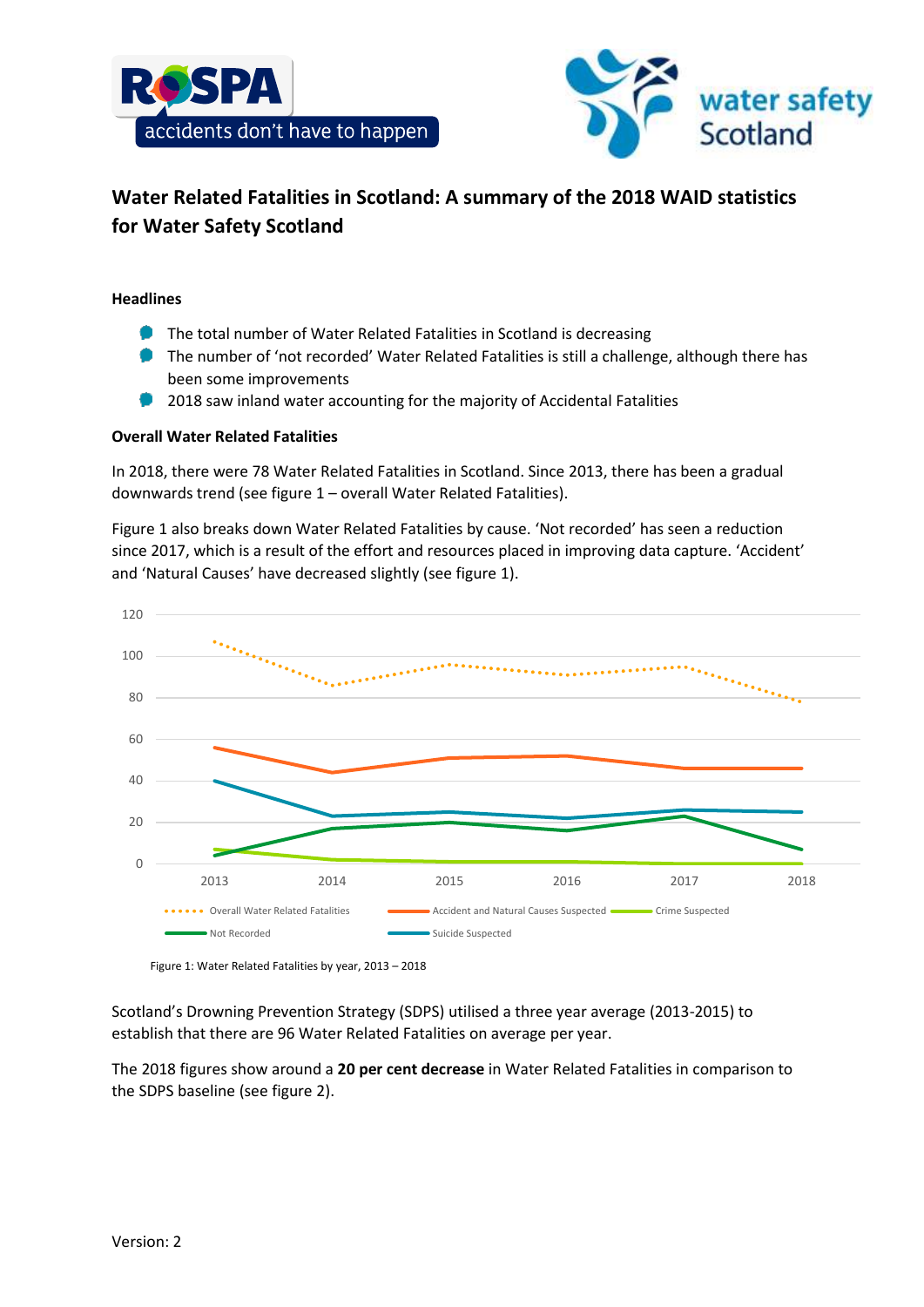| Year                 | <b>Overall Water</b><br>Related<br><b>Fatalities</b> |
|----------------------|------------------------------------------------------|
| <b>SDPS Baseline</b> | 96                                                   |
| 2016                 | 91                                                   |
| 2017                 | 95                                                   |
| 2018                 | 78                                                   |



Figure 2: Overall fatalities by year 2016-2018 vs SDPS Baseline (2013-2015)

### **Suicide Suspected Fatalities**

In 2018, there were 25 'Suicide Suspected' Fatalities at or near water in Scotland. The 2018 figures therefore show a 14 per cent decrease in Suicide Suspected Fatalities against the three-year SDPS baseline.

It is also a year-on-year decrease.

| Year                 | Suicide<br><b>Suspected</b><br><b>Fatalities</b> |
|----------------------|--------------------------------------------------|
| <b>SDPS Baseline</b> | 29                                               |
| 2016                 | 22                                               |
| 2017                 | 26                                               |
| 2018                 | フら                                               |



Figure 3: Suicide Suspected Fatalities by year 2016-2018 vs SDPS Baseline (2013-2015)

### **Accidental Fatalities**

The following data in this report uses the term 'Accidental Fatalities'. This refers to Accidental and Natural Cases suspected.

In 2018, there were 46 Accidental Fatalities in Scotland. This is an 8 per cent decrease in comparison to SDPS three-year average.

There was no change year-on-year.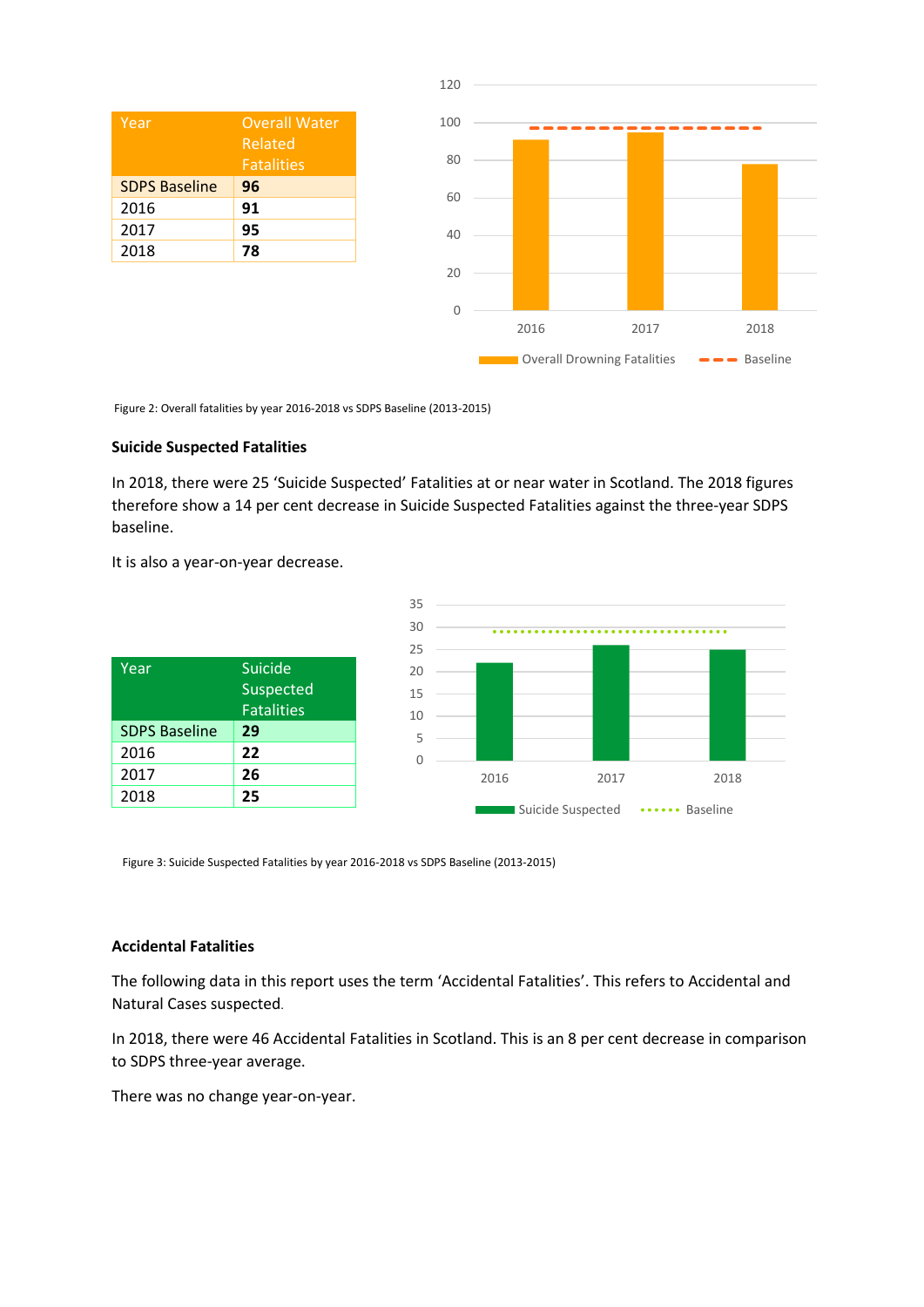|                      |                               | 60 |      |                                          |      |
|----------------------|-------------------------------|----|------|------------------------------------------|------|
| Year                 | Accidental<br><b>Drowning</b> | 50 |      |                                          |      |
|                      | <b>Fatalities</b>             | 40 |      |                                          |      |
| <b>SDPS Baseline</b> | 50                            | 30 |      |                                          |      |
| 2016                 | 52                            | 20 |      |                                          |      |
| 2017                 | 46                            |    |      |                                          |      |
| 2018                 | 46                            | 10 |      |                                          |      |
|                      |                               | 0  |      |                                          |      |
|                      |                               |    | 2016 | 2017                                     | 2018 |
|                      |                               |    |      | <b>Accidental Fatalities</b><br>Baseline |      |

Figure 4: Accidental Fatalities by year 2016-2018 vs SDPS Baseline (2013-2015)

### **Activities**

In 2018, 57 per cent of Accidental Fatalities were the result of recreational water related activities. Everyday activities such as walking or running account one in four (see figure 5).

The proportion of Accidental Fatalities due to recreational water related activities has increased in comparison to SDPS three-year average data, where it accounted for 41 per cent.



Figure 5: Accidental fatalities by activity. N=46

#### **Demographics**

Nine in every 10 Accidental Fatalities were male. The most frequent age group for Accidental Fatalities was males aged 40-49 (see figure 6).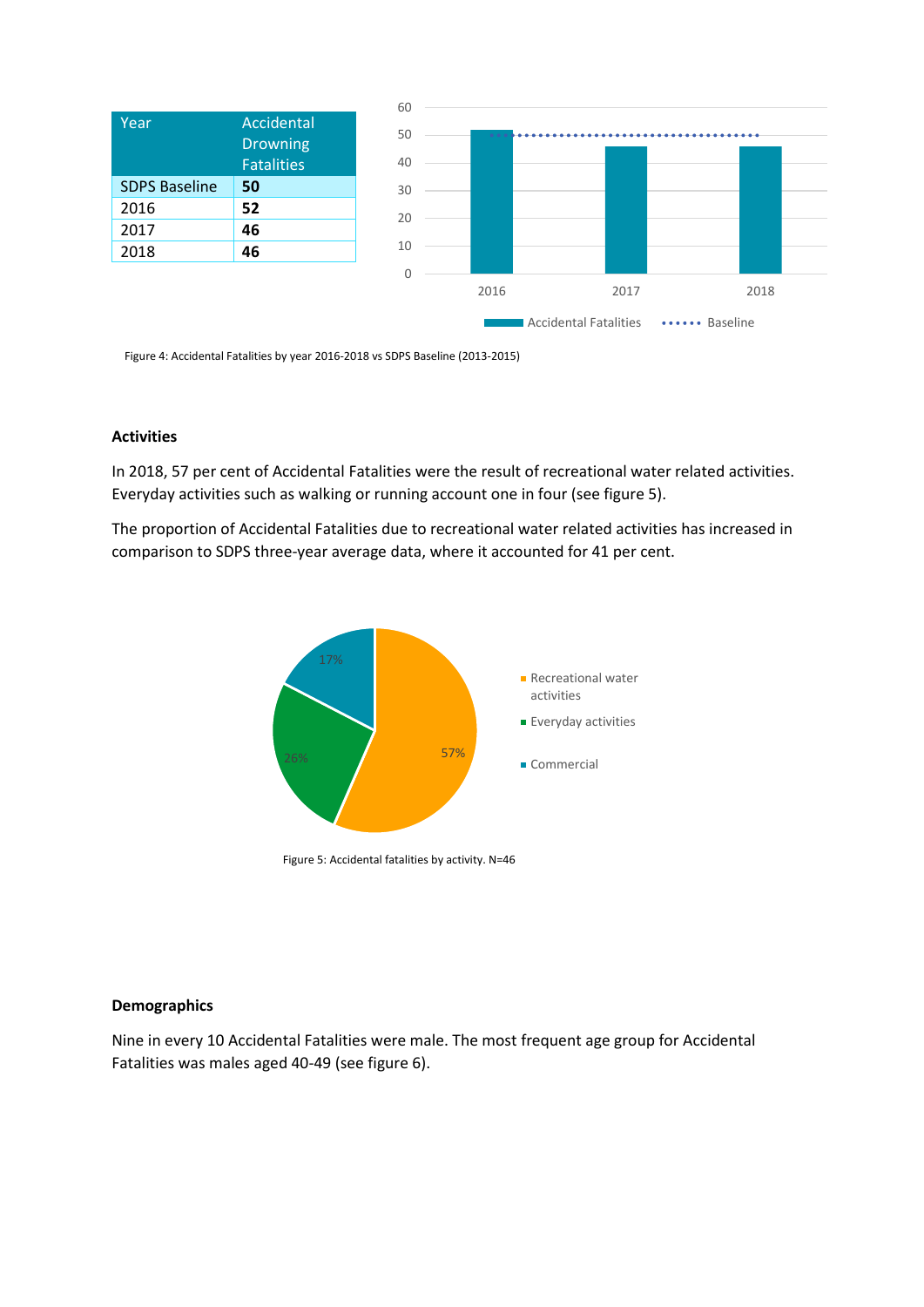

Figure 6: Accidental Fatalities by age. N=45 (insufficient information for one record)

In terms of location, 6 in 10 (59 per cent) of Accidental Fatalities happened at inland waters (see figure 7).

This has changed in comparison to SDPS three-year average data, where inland waters accounted for 46 per cent of Accidental Fatalities.



Figure 7: Accidental fatalities by location. N=46

## **Key points**

In 2018:

- **The total number of Water Related Fatalities in Scotland is decreasing**
- **There were 46 Accidental Fatalities and a further 25 Suspected Suicides**
- **The number of 'not recorded' Water Related Fatalities is still a challenge, although there** have been some improvements
- Nine in every 10 of Accidental Drowning Fatalities were male
- **Males aged 40-49 were the most frequent group for Accidental Fatalities**
- 6 in 10 Accidental Fatalities happened at **inland waters**
- Recreational activities accounted for around 6 out of 10 Accidental Fatalities